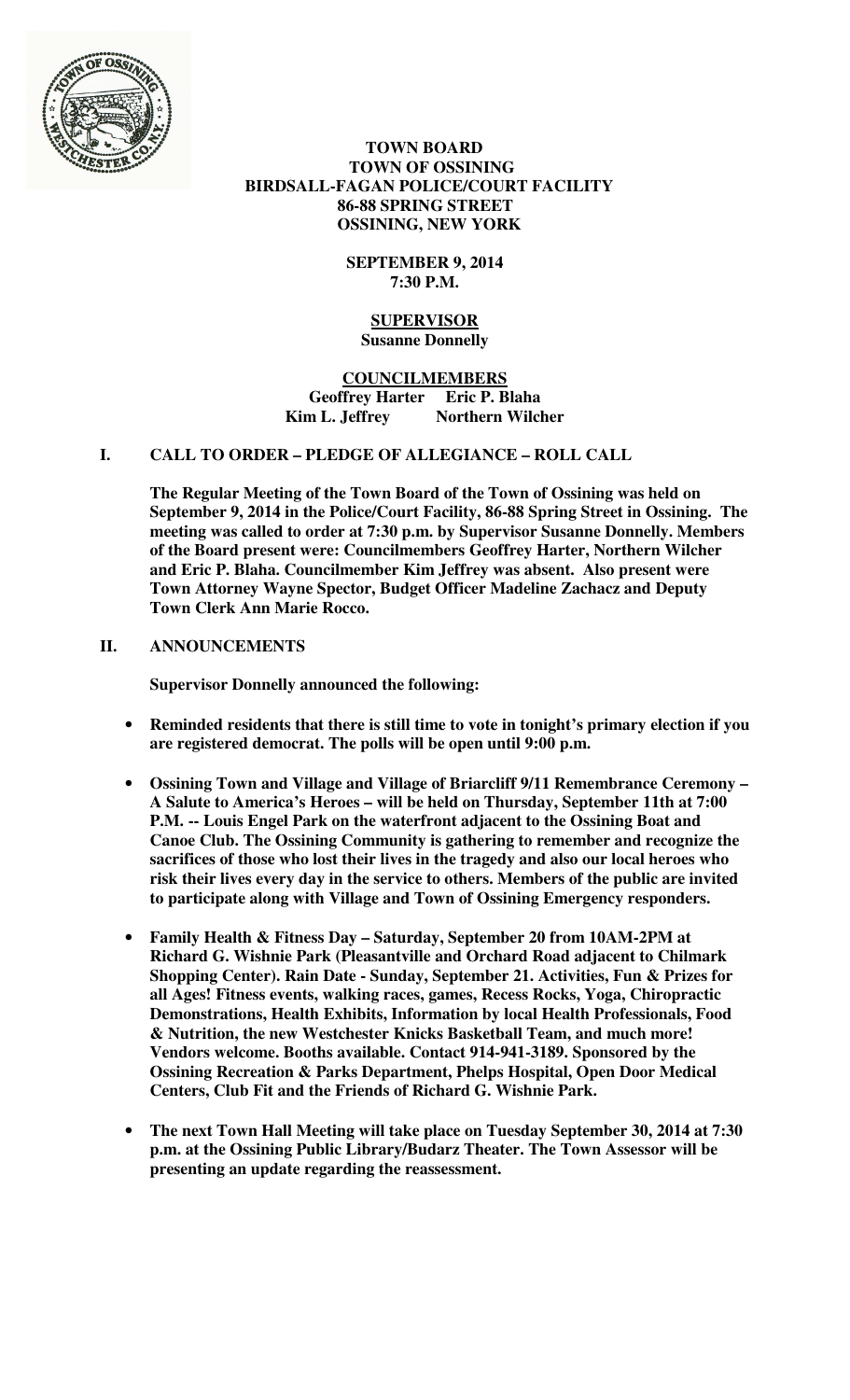# **III. PUBLIC COMMENT ON AGENDA ITEMS**

#### **IV. BOARD RESOLUTIONS**

#### **A. Approval of Minutes**

**Councilmember Harter moved and it was seconded by Councilmember Wilcher that the following be approved:** 

**Resolved, that the Town Board of the Town of Ossining hereby approves the August 26, 2014, Minutes of the Regular Meeting as presented.** 

 **Motion Carried: Unanimously** 

#### **B. Approval of Voucher Detail Report**

**Councilmember Blaha moved and it was seconded by Councilmember Wilcher that the following be approved:** 

**Resolved, that the Town Board of the Town of Ossining hereby approves the Voucher Detail Report dated September 9, 2014 in the amount of \$232,689.97** 

 **Motion Carried: Unanimously** 

#### **C. Appointment of Marriage Officer**

**Councilmember Harter moved and it was seconded by Councilmember Wilcher that the following be approved:** 

**Resolved, that the Town Board hereby appoints Susanne Donnelly as Marriage Officer for the Town of Ossining effective September 9, 2014.** 

**Motion Carried: Unanimously**

**D. TAX CERTIORARI**

**400 Executive Boulevard, LLC vs. Town Of Ossining**

**Councilmember Wilcher moved and it was seconded by Councilmember Blaha that the following be approved:** 

**WHEREAS, proceedings pursuant to Article 7 of the Real Property Tax Law of the State of New York were instituted by 400 Executive Boulevard, LLC against the Town of Ossining , to review the tax assessments made on Petitioner's property located at 400 Executive Boulevard, Town of Ossining, and designated on the tax assessment map of the Town of Ossining as Section 80.20, Block 1, Lot 19 for Tax Assessment Years 2011 through 2013, which proceedings are now pending in the Supreme Court of the State of New York, County of Westchester, under Index Nos.16076/11; 66894/12; and 66167/13; and** 

**WHEREAS, the above Petitioner has agreed to a compromise and settlement of such proceedings, subject to the approval of the Town Board, correcting and reducing the assessed valuation of its real property and improvements, as follows:** 

| Ass't | <b>Assessed Valuation</b> |            | Amount of |
|-------|---------------------------|------------|-----------|
| Year  | Reduced From              | Reduced To | Reduction |
| 2011  | 198,400                   | 163,700    | 34.700    |
| 2012  | 236,280                   | 189,000    | 47,280    |
| 2013  | 236,280                   | 177.000    | 59.280    |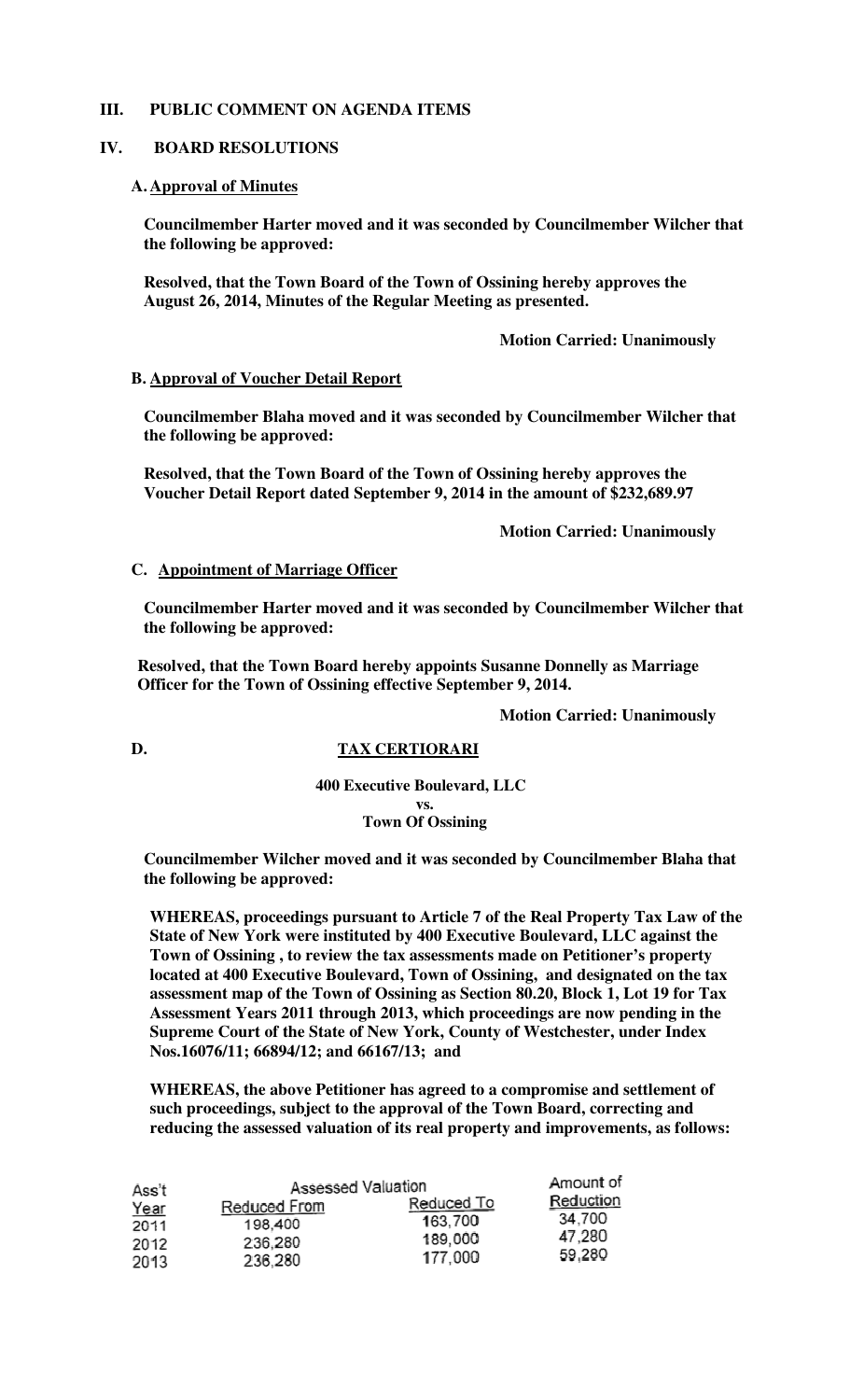**WHEREAS, any and all refunds necessitated by said settlement will be made without interest; and WHEREAS, the Town Board, upon the recommendation of the Assessor, concurred by the Town Attorney, finds the proposed settlement appropriate and in the best interest of the Town of Ossining; now therefore it is** 

**RESOLVED, that settlement of the proceedings, on the terms set forth herein, is hereby accepted and approved, subject to the approval of the Supreme Court, Westchester County, wherein such proceedings are pending; and it is further** 

**RESOLVED, that the Town Attorney is hereby authorized and directed to procure and execute any documents necessary to effectuate such settlement; and it is further** 

**RESOLVED, subject to the approval of the Supreme Court, Westchester County, that the Assessor is authorized and directed to make the changes and corrections to the individual unit assessment on the tax assessment roll of the Town of Ossining, which will be ordered pursuant to the Consent Judgment to be entered in accordance with the terms of this settlement, and the Receiver of Taxes is authorized and directed to process and pay the refund of Town of Ossining taxes estimated to be \$ 20,485.02, which will be ordered pursuant to said Consent Judgment.** 

 **Motion Carried: Unanimously** 

#### **E. Personnel- Park Department- End of Appointment**

**Councilmember Harter moved and it was seconded by Councilmember Wilcher that the following be approved:** 

**Resolved, that the Town Board of the Town of Ossining hereby ends the seasonal appointment of Matthew Stuck, Parks Department, effective September 1, 2014.** 

 **Motion Carried: Unanimously** 

#### **F. Tax Receiver- Property Redemption, 57 Ellis Place**

**Councilmember Harter moved and it was seconded by Councilmember Wilcher that the following be approved:** 

**Whereas, property located at 57 Ellis Place, Ossining, has delinquent taxes resulting in commencement of In Rem foreclosure proceedings and a judgment of foreclosure; and** 

**Whereas, the Town Board passed a resolution on May 20th, 2014, permitting the temporary removal of this property from the scheduled foreclosure auction pending a sale of the property; and** 

**Whereas, the aforementioned condition has been met and the property owners have completed the sale of their property; and** 

**Now, therefore be it Resolved that the Town Board of the Town of Ossining hereby allows for the property owners to redeem said property by paying all outstanding taxes, interest, penalties and fees, plus an additional ten (10%) percent penalty on the lien amount which, upon the recommendation of the Receiver of Taxes, the Town Board finds to be fair and appropriate based on the specific and unique circumstances of this case; and** 

**Be it Further Resolved that the Town Board hereby authorizes the Receiver of Taxes to collect the lien amount plus the 10% penalty without delay.**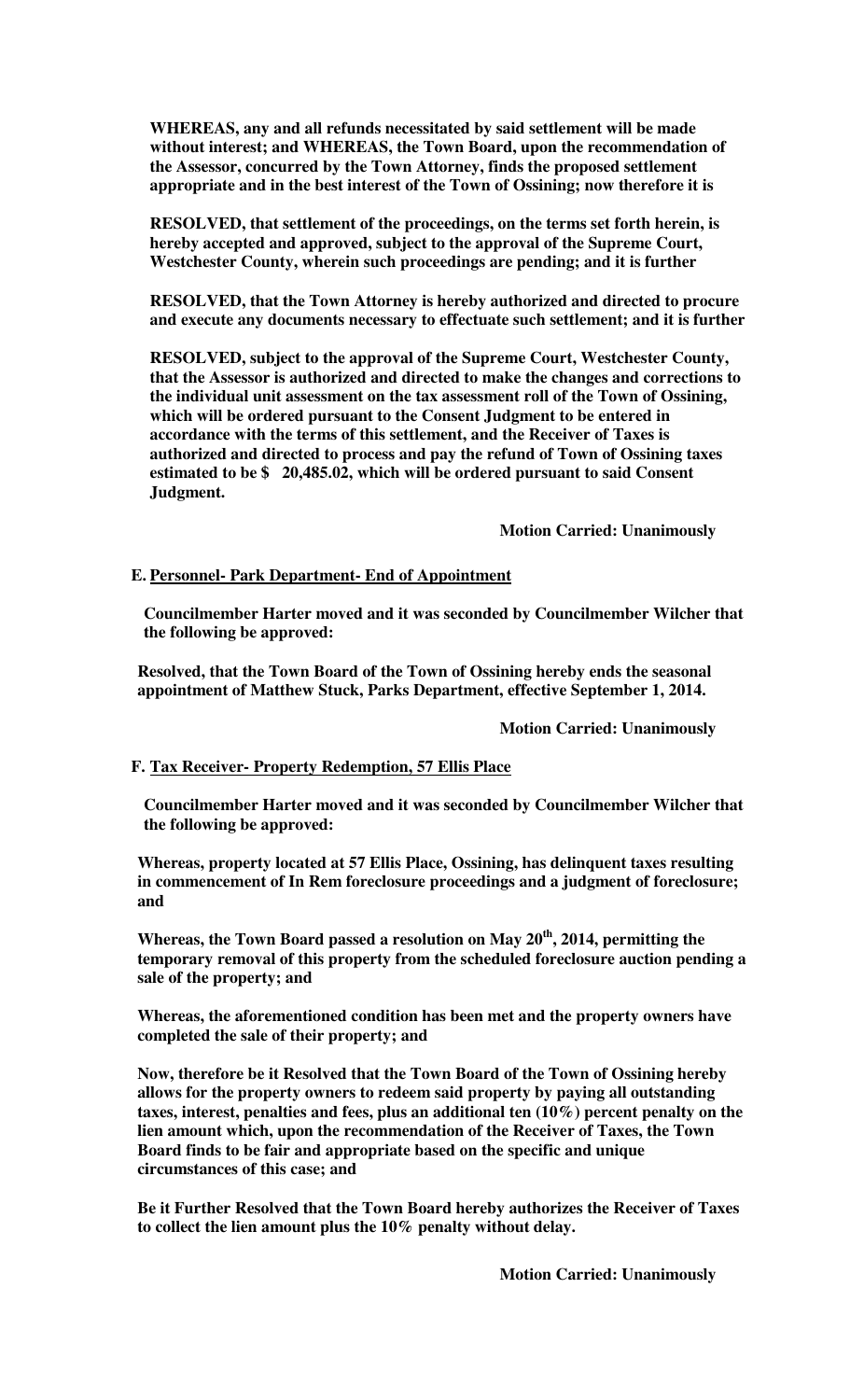**ADJOURNMENT -EXECUTIVE SESSION- LEGAL ADVICE** 

**At 7:40 p.m. Councilmember Blaha moved and it was seconded by Councilmember Harter that the meeting be adjourned.** 

**At 7:45 p.m. Councilmember Harter moved and it was seconded by Councilmember Wilcher that the board reconvene.** 

 **Motion Carried: Unanimously**

**G. Resolution Declaring September as "Attendance Awareness Month"**

**Councilmember Blaha moved and it was seconded by Councilmember Harter that the following be approved:** 

**WHEREAS, good attendance is essential to student achievement and graduation, and the Town is committed to dedicating resources and attention to reducing chronic absenteeism rates, with a focus starting as early as kindergarten,** 

**WHEREAS, chronic absence – missing 10 percent or more of school for any reason including excused and unexcused absences, or just two or three days a month – is a proven predictor of academic trouble and dropout rates,** 

**WHEREAS, improving attendance and reducing chronic absence takes commitment, collaboration and tailored approaches to particular challenges and strengths in each community,** 

**WHEREAS, chronic absence predicts lower third-grade reading proficiency, course failure and eventual dropout, it weakens our communities and our local economy,** 

**WHEREAS, the impact of chronic absence hits all students and children of color particularly hard if they don't have the resources to make up for lost time in the classroom and are more likely to face systemic barriers to getting to school.** 

**WHEREAS, chronic absence exacerbates the achievement gap that separates lowincome students from their peers, since students from low-income families are both more likely to be chronically absent and more likely to be affected academically by missing school. Absenteeism also undermines efforts to improve struggling schools, since it's hard to measure improvement in classroom instruction if students are not in class to benefit from them,** 

**WHEREAS, schools and community partners can reach out more frequently to absent students to determine why they are missing school and what would help them attend more regularly,** 

**WHEREAS, schools and districts must do more to track, calculate and share the data on how many students are chronically absent so that we can deliver the right interventions to the right students,** 

**WHEREAS, all students – even those who show up regularly – are affected by chronic absence because teachers must spend time reviewing for students who missed lessons, and** 

**WHEREAS, chronic absence can be significantly reduced when schools, parents and communities work together to monitor and promote good attendance and address hurdles that keep children from getting to school.** 

**NOW, THEREFORE BE IT RESOLVED that the Town Board of the Town of Ossining declares that our community will stand with the nation in recognizing September 2014 as "Attendance Awareness Month" and we hereby commit to focusing on reducing chronic absenteeism to give all children an equitable opportunity to learn, grow and thrive academically, emotional and socially; and**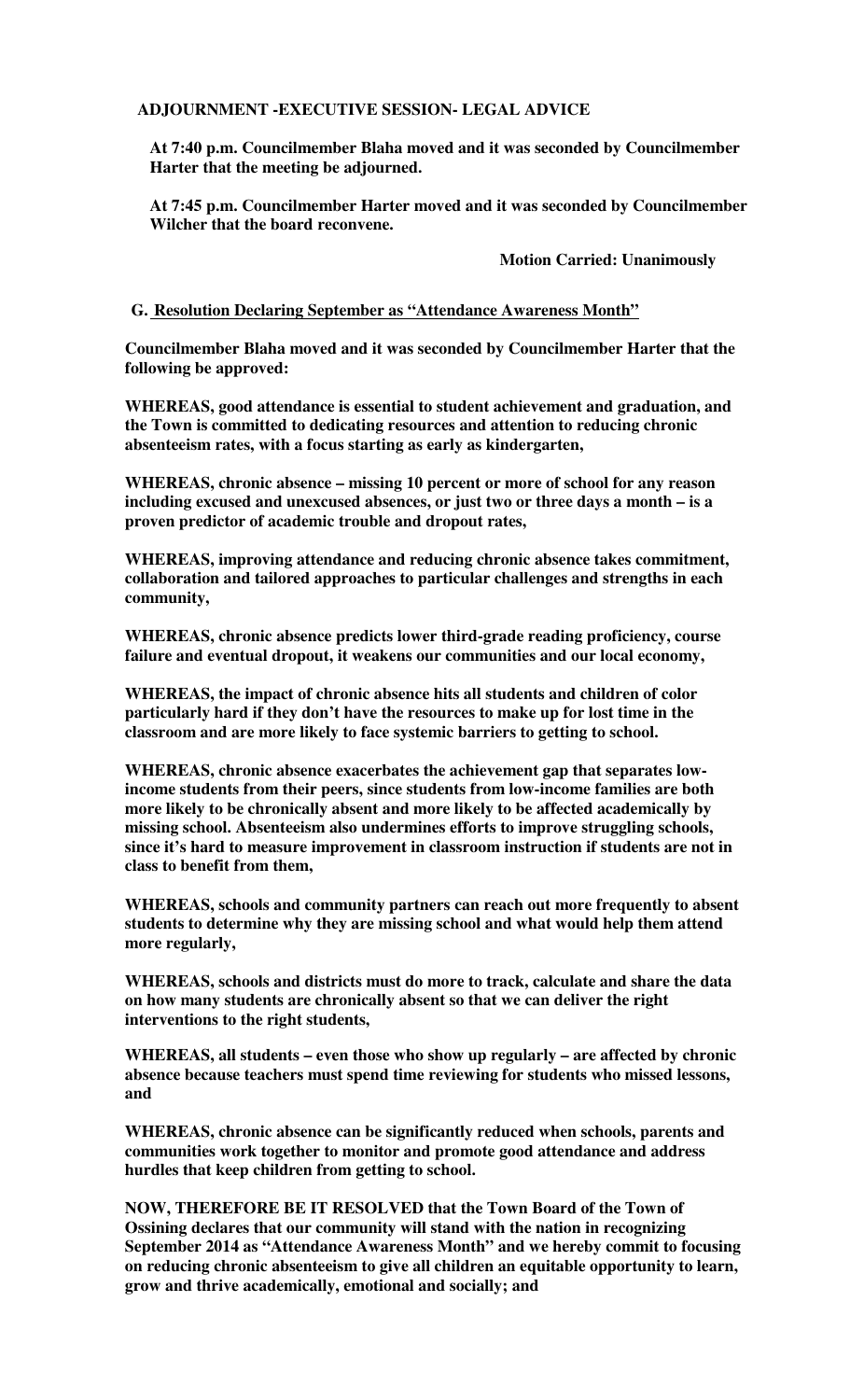**BE IT FURTHER RESOLVED that the Board hereby: (a) seeks to raise public awareness and concern about the toxic impact of chronic absence; (b) encourages all Town residents to become engaged; and (c) calls for sustained civic action to help parents get their children to school every day.** 

 **Motion Carried: Unanimously**

 **Councilmember Jeffrey arrived at 7:50 p.m.** 

## **H.Finance- Capital Project #2013-2182- Old Albany Post Road Dead End Restoration & Repair**

**Councilmember Wilcher moved and it was seconded by Councilmember Harter that the following be approved:** 

**Resolved, that the Town Board of the Town of Ossining authorizes a 2014 budget adjustment to Capital Project #2013-2182, entitled "Old Albany Post Road Dead End Restoration and Repair" increasing the adjusted project budget from \$1,300,000 to \$1,775,000. Additional project amount will be funded by a Bond Anticipation Note (BAN) for cash flow purposes, and repaid in full by the Federal Emergency Management Agency (FEMA) unless cost exceed allowable FEMA funds, in which case the BAN is also a permanent local source (i.e. to be repaid by property taxes) borrowing.** 

Restoration and Repair (Expense) Restoration and Repair (Revenue)

Increase: 037.5110.2182 \$475,000 Old Albany Post Road Dead End

Increase: 037.0037.5730.0182 \$475,000 Old Albany Post Road Dead End

## **Motion Carried: Unanimously**

# **I. A RESOLUTION AUTHORIZING, SUBJECT TO PERMISSIVE REFERENDUM, THE ISSUANCE OF AN ADDITIONAL \$475,000 BONDS OF THE TOWN OF OSSINING, WESTCHESTER COUNTY, NEW YORK, TO PAY PART OF THE COST OF IMPROVEMENTS TO OLD ALBANY POST ROAD IN AND FOR SAID TOWN.**

**Councilmember Wilcher moved and it was seconded by Councilmember Blaha that the following be approved:** 

**BE IT RESOLVED, by the affirmative vote of not less than two-thirds of the total voting strength of the Town Board of the Town of Ossining, Westchester County, New York, as follows:** 

**Section 1. Improvements to Old Albany Post Road in and for the Town of Ossining, Westchester County, New York, consisting of dead end restoration, including curbs, gutters, drainage, landscaping, grading or improving rights-of-way and other improvements and costs incidental thereto, are now hereby authorized at a maximum estimated cost of \$1,775,000.** 

**Section 2. The plan for the financing of the aforesaid maximum estimated cost is as follows:** 

- **a) By the issuance of the \$500,000 bonds of said Town heretofore authorized to be issued therefor pursuant to a bond resolution dated March 12, 2013;**
- **b) By the issuance of the \$800,000 bonds of said Town heretofore authorized to be issued therefor pursuant to a bond resolution dated January 14, 2014; and**
- **c) By the issuance of an additional \$475,000 bonds of said Town hereby authorized, SUBJECT TO PERMISSIVE REFERENDUM, to be issued therefor pursuant to the provisions of the Local Finance Law; provided, however, that the amount of bonds ultimately to be issued shall be reduced dollar for dollar by the amount of FEMA aid received therefor.**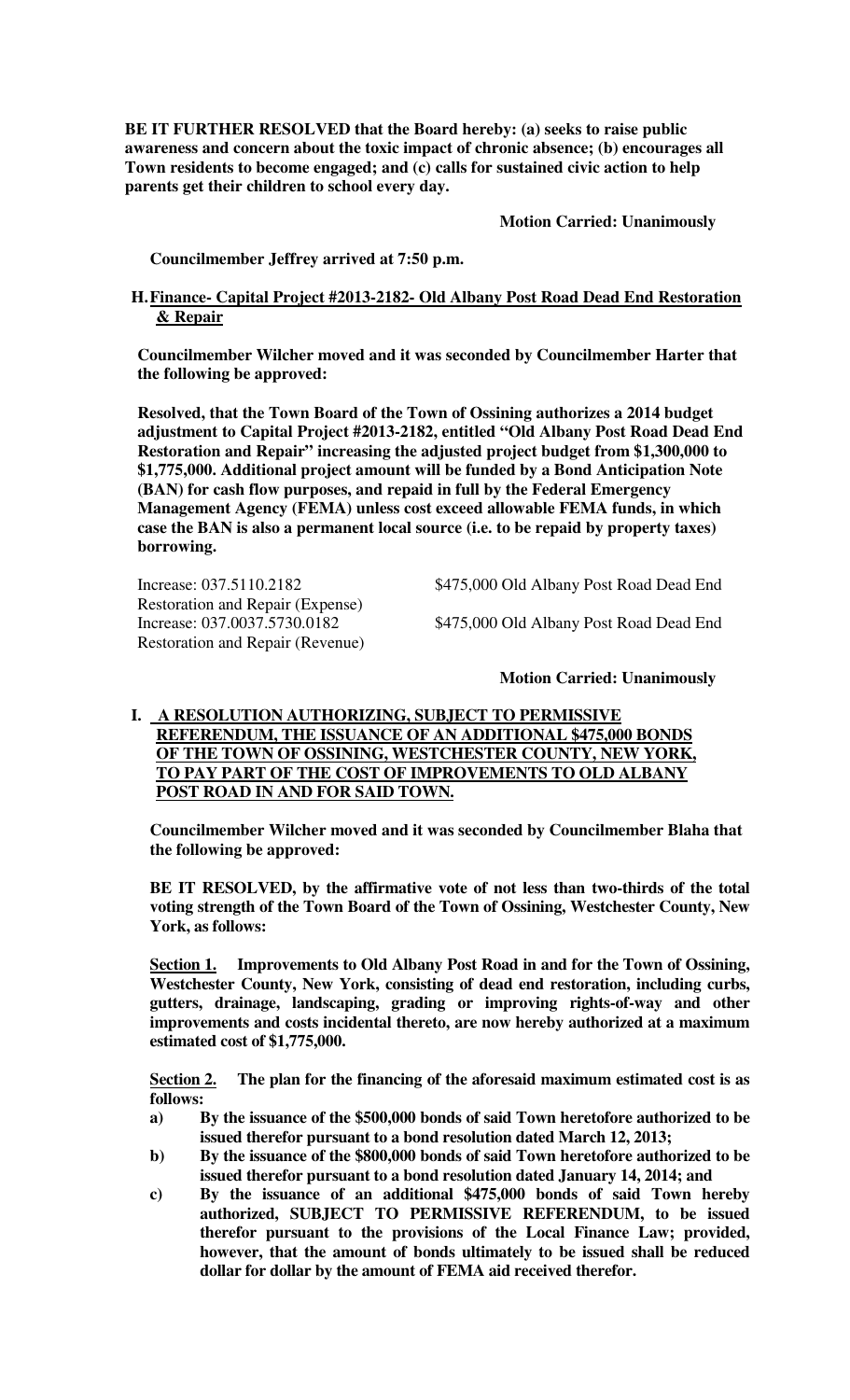**Section 3. It is hereby determined that the period of probable usefulness of the aforesaid class of objects or purposes is fifteen years, pursuant to subdivision 20(c) of paragraph a of Section 11.00 of the Local Finance Law. It is hereby further determined that the maximum maturity of the bonds herein authorized will exceed five years.** 

**Section 4. The faith and credit of said Town of Ossining, Westchester County, New York, are hereby irrevocably pledged for the payment of the principal of and interest on such bonds as the same respectively become due and payable. An annual appropriation shall be made in each year sufficient to pay the principal of and interest on such bonds becoming due and payable in such year. There shall annually be levied on all the taxable real property of said Town, a tax sufficient to pay the principal of and interest on such bonds as the same become due and payable.** 

**Section 5. Subject to the provisions of the Local Finance Law, the power to authorize the issuance of and to sell bond anticipation notes in anticipation of the issuance and sale of the bonds herein authorized, including renewals of such notes, is hereby delegated to the Supervisor, the chief fiscal officer. Such notes shall be of such terms, form and contents, and shall be sold in such manner, as may be prescribed by said Supervisor, consistent with the provisions of the Local Finance Law.** 

**Section 6. All other matters except as provided herein relating to the bonds herein authorized including the date, denominations, maturities and interest payment dates, within the limitations prescribed herein and the manner of execution of the same, including the consolidation with other issues, and also the ability to issue bonds with substantially level or declining annual debt service, shall be determined by the Supervisor, the chief fiscal officer of such Town. Such bonds shall contain substantially the recital of validity clause provided for in Section 52.00 of the Local Finance Law, and shall otherwise be in such form and contain such recitals, in addition to those required by Section 51.00 of the Local Finance Law, as the Supervisor shall determine consistent with the provisions of the Local Finance Law.** 

**Section 7. The validity of such bonds and bond anticipation notes may be contested only if:** 

- **1) Such obligations are authorized for an object or purpose for which said Town is not authorized to expend money, or**
- **2) The provisions of law which should be complied with at the date of publication of this resolution are not substantially complied with,**

**and an action, suit or proceeding contesting such validity is commenced within twenty days after the date of such publication, or** 

**3) Such obligations are authorized in violation of the provisions of the Constitution.** 

**Section 8. This resolution shall constitute a statement of official intent for purposes of Treasury Regulations Section 1.150-2. Other than as specified in this resolution, no monies are, or are reasonably expected to be, reserved, allocated on a long-term basis, or otherwise set aside with respect to the permanent funding of the object or purpose described herein.** 

**Section 9. Upon this resolution taking effect, the same shall be published in summary form in the official newspaper of said Town designated for such purpose, together with a notice of the Town Clerk in substantially the form provided in Section 81.00 of the Local Finance Law.** 

**Section 10. THIS RESOLUTION IS ADOPTED SUBJECT TO PERMISSIVE REFERENDUM***.* 

> **Roll Call Vote: 5-0-0 Ayes: Jeffrey, Harter, Blaha, Wilcher & Donnelly**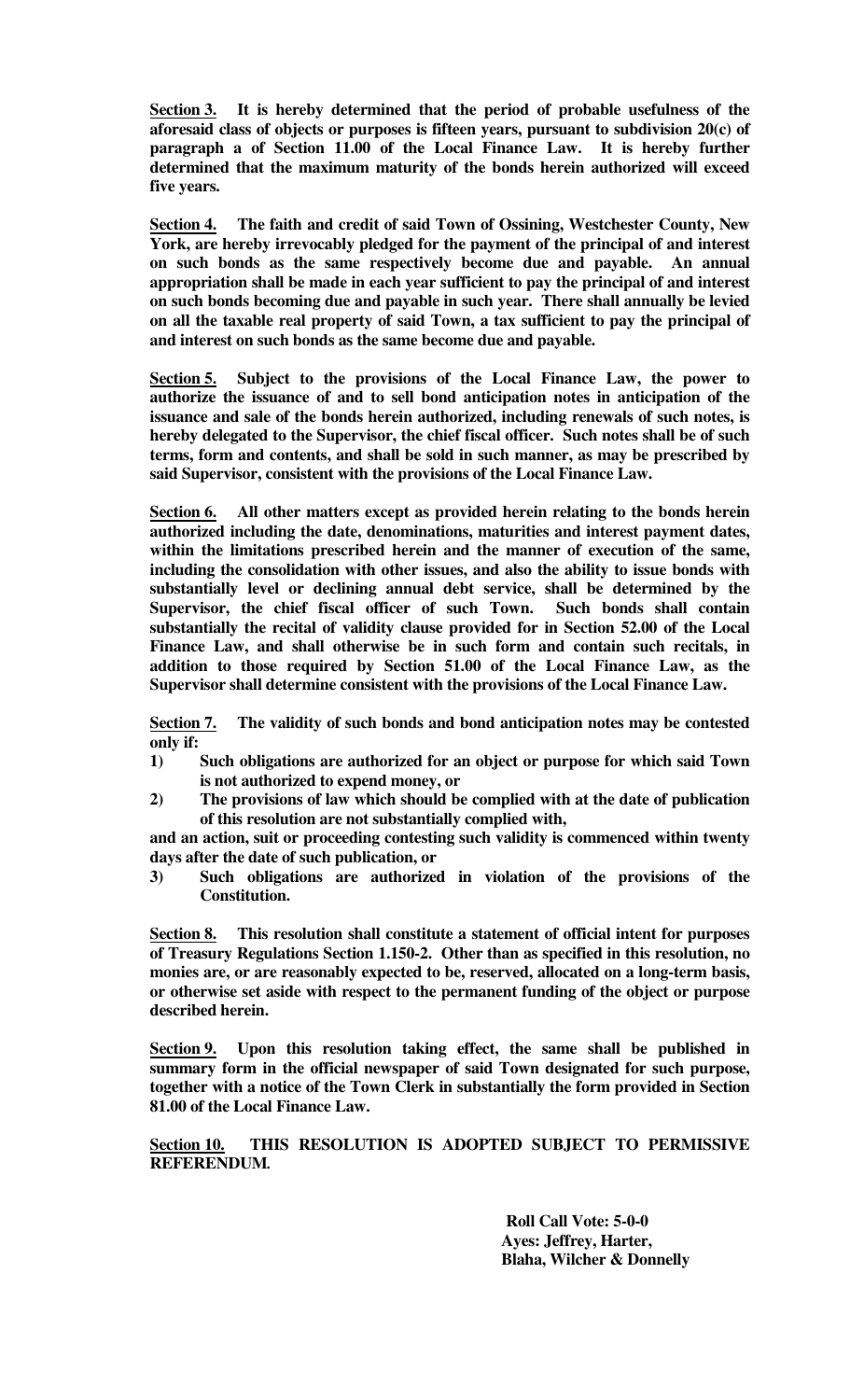#### **J. Sewers - Approval of Ossining Consolidated Sewer District Extension – Colleen Kelly, 43A Morningside Drive**

**Councilmember Wilcher moved and it was seconded by Councilmember Jeffrey that the following be approved:** 

**Whereas, a Petition for the extension of Ossining Consolidated Sewer District located at 43A Morningside Drive in the Town of Ossining, Westchester County, New York, dated July 1st, 2014 has been presented to the Town Board by Colleen Kelly; and** 

**Whereas, an Order was duly adopted by the Town Board on August 5th, 2014 reciting the filing of said Petition, the boundaries of the proposed sewer extension, the improvements proposed and the cost thereof, and specifying August 26th, 2014 at 7:30pm in the Police/Court facility, 86-88 Spring Street, Ossining, New York as the date, time and place where the said Board would hold a Public Hearing to consider the Petition and to hear all persons interested in the subject matter thereof concerning the same; and** 

**Whereas, such Order was duly posted and published as required by law; and** 

**Whereas, a public hearing on the matter was duly held by the Town Board on August 26th, 2014, where discussion of the matter was had, and all persons interested were given the opportunity to be heard; and** 

**Whereas, pursuant to Section 194 (6) of the Town Law, the approval of the State Comptroller is not required since the entire burden of the financing of the proposed extension is to be borne by the Petitioner, and there is to be no financing borne by the Town of Ossining, the Ossining Consolidated Sewer District, or any prior extensions thereof;** 

**Now, Therefore, Be It Resolved (a) that the petition is signed and acknowledged as required by law; (b) that all the property and property owners within the proposed extension are benefited thereby; (c) that all the property and property owners benefited thereby are included and (d) that it is in the public interest to grant the relief sought; and it is further** 

**Resolved, that the extension of the Ossining Consolidated Sewer District in the Town of Ossining, Westchester County, New York, as proposed in the Petition, be and the same is hereby approved, and that the said sewer district extension include the property as described in the said Petition; and it is further** 

**Resolved, that the Town Clerk shall, within ten (10) days after adoption of this Resolution, file certified copies thereof in duplicate in the Office of the State Department of Audit and Control at Albany, New York, and record a certified copy in the Office of the Clerk of the County of Westchester.** 

## **Motion Carried: Unanimously**

## **K. Personnel- Permanent Appointment, Town Court**

**Councilmember Harter moved and it was seconded by Councilmember Wilcher that the following be approved:** 

**Resolved, that the Town Board of the Town of Ossining hereby ends the probation period for Sarath Nair, Intermediate Clerk, and converts his status to Permanent effective September 15th, 2014.** 

 **Motion Carried: Unanimously**